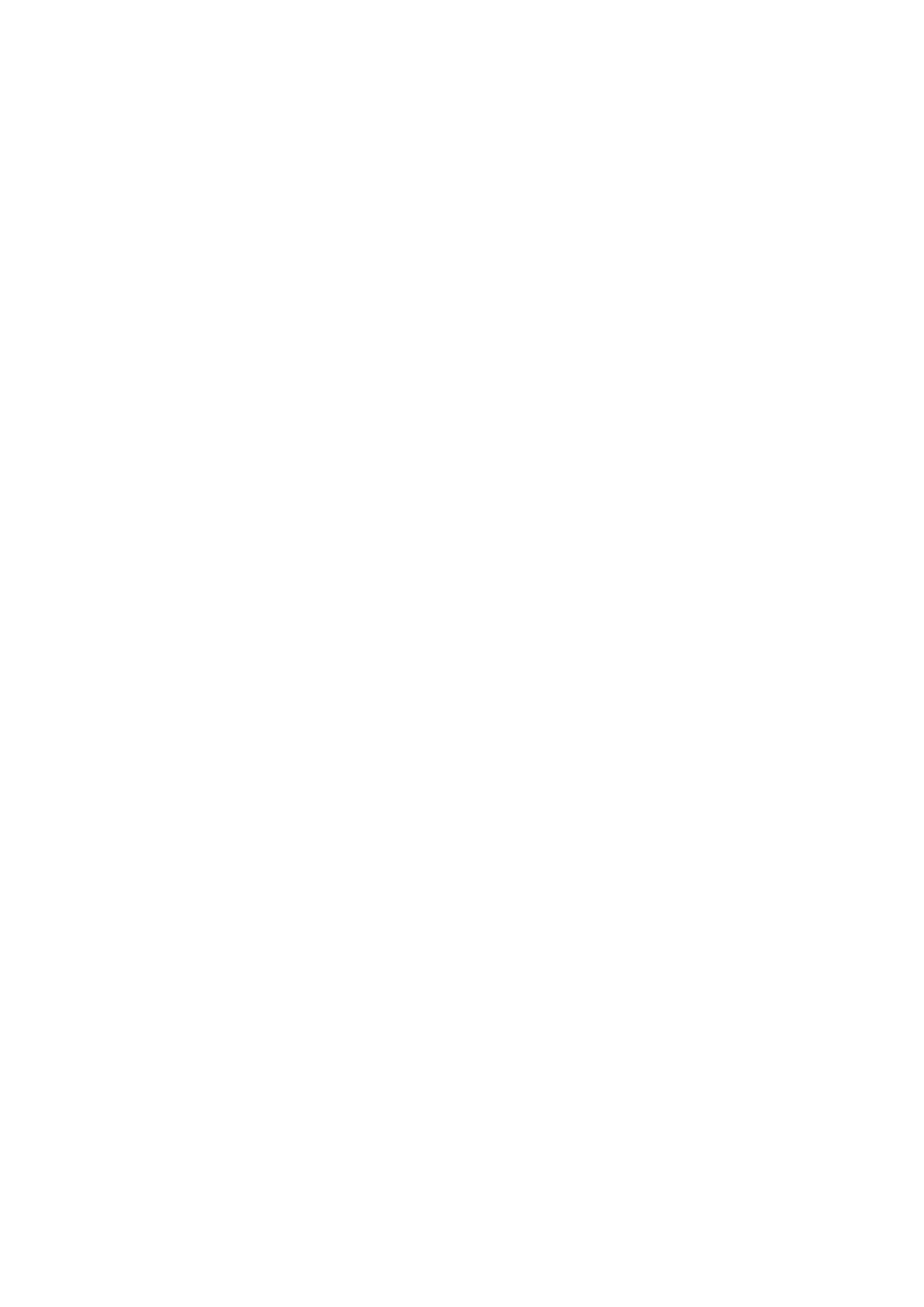# **TABLE OF CONTENTS 4 MAY 2017**

|    | <b>Business</b><br>Page No. |                                                                                               |                |  |  |
|----|-----------------------------|-----------------------------------------------------------------------------------------------|----------------|--|--|
|    |                             |                                                                                               |                |  |  |
| 1. |                             | <b>Meeting Conduct</b>                                                                        | 5              |  |  |
|    |                             | 1.0 Whakatauki                                                                                | 5              |  |  |
|    |                             | 1.1 Apologies                                                                                 | 5              |  |  |
|    |                             | 1.2 Conflict of Interest Declarations                                                         | 5              |  |  |
|    |                             | 1.3 Confirmation of Minutes                                                                   | 5              |  |  |
|    |                             | 1.4 Public Participation                                                                      | 5              |  |  |
|    |                             | 1.5 Items not on the Agenda                                                                   | 5              |  |  |
| 2. | <b>Oral Reports</b>         |                                                                                               | 6              |  |  |
|    | 2.1                         | <b>Police Update</b>                                                                          | 6              |  |  |
|    | 2.2                         | <b>Tawa Community Board Discretionary Fund Update</b>                                         | 7              |  |  |
|    | 2.3                         | <b>Members' Reports</b>                                                                       | $\overline{7}$ |  |  |
|    | 2.4                         | Report back on the decisions of the Tawa Community<br><b>Board Grants Subcommittee</b>        | 8              |  |  |
| 3. | <b>Reports</b>              |                                                                                               | 6              |  |  |
|    | 3.1                         | <b>Update from Greater Wellington Regional Council -</b><br><b>Porirua Stream Maintenance</b> | 6              |  |  |
|    | 3.2                         | <b>Transmission Gully Project Update</b>                                                      | 6              |  |  |
|    | 3.3                         | <b>Railway safety in Tawa</b>                                                                 | $\overline{7}$ |  |  |
|    | 3.4                         | <b>Resource Consent Applications and Approvals for 30</b><br>March to 25 April 2017           | 8              |  |  |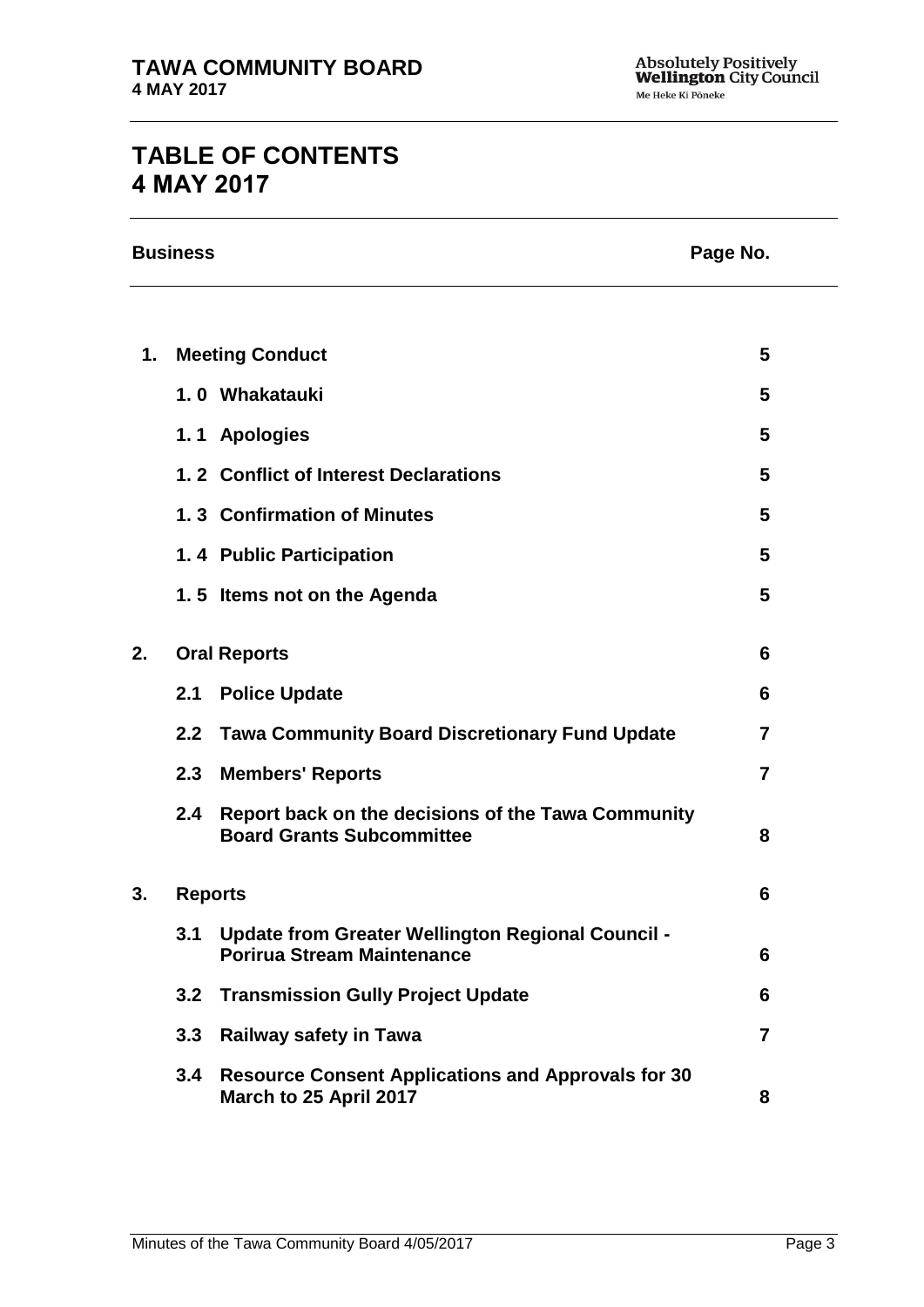|  |  | 3.5 Current and Upcoming Council Consultations or Surveys |  |
|--|--|-----------------------------------------------------------|--|
|  |  |                                                           |  |

**3.6 Forward Programme [9](#page-8-1)**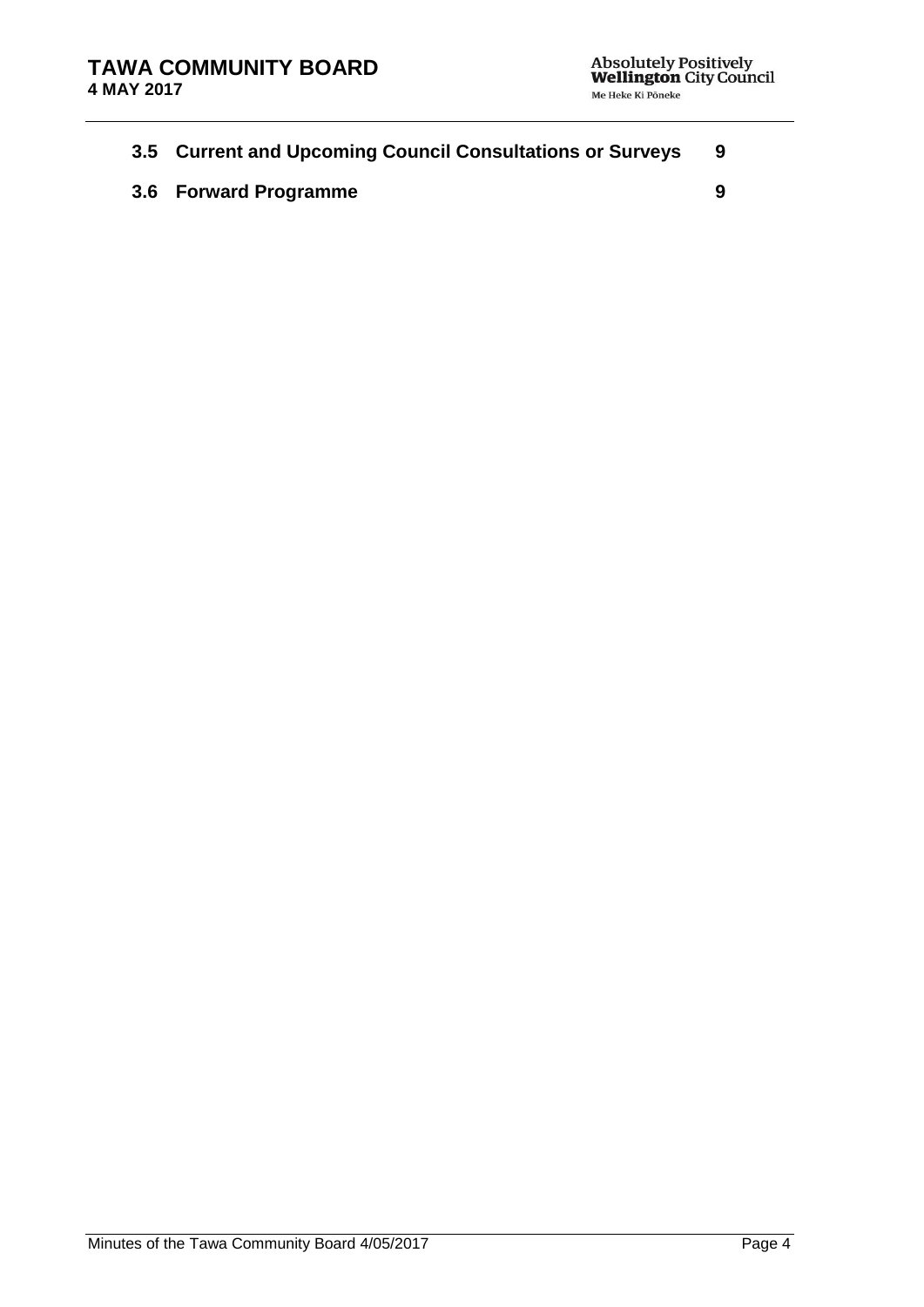# <span id="page-4-0"></span>**1 Meeting Conduct**

## **1.0.0 Whakatauki**

Robyn Parkinson read the whakatauki.

# <span id="page-4-1"></span>**1. 1 Apologies**

There were no apologies as all members were present.

## <span id="page-4-2"></span>**1. 2 Conflict of Interest Declarations**

There were no conflict of interest declarations.

## <span id="page-4-3"></span>**1. 3 Confirmation of Minutes**

## **Moved Richard Herbert, seconded Jack Marshall**

## **Resolved**

That the Tawa Community Board:

Approve the minutes of the Tawa Community Board Meeting held on 13 April 2017, having been circulated, that they be taken as read and confirmed as an accurate record of that meeting.

**Carried**

## <span id="page-4-5"></span>**1. 4 Public Participation**

## **1.4.1 Eliot Knight and friends**

Eliot, Henry Spinks, Xavier Pine and Sachin Kanji presented their petition to the Tawa Community Board requesting an upgrade to the Tawa skate park.

#### **Moved Jack Marshall, seconded Margaret Lucas**

#### **Resolved**

That the Tawa Community Board:

1. Thank the participants for their petition and request officers to follow up on their request for an upgrade to the Tawa skate park.

**Carried**

## **Attachments**

- 1 Petition A better Tawa skate park
- 2 Photos of skate parks

## <span id="page-4-4"></span>**1. 5 Items not on the Agenda**

There were no items not on the agenda.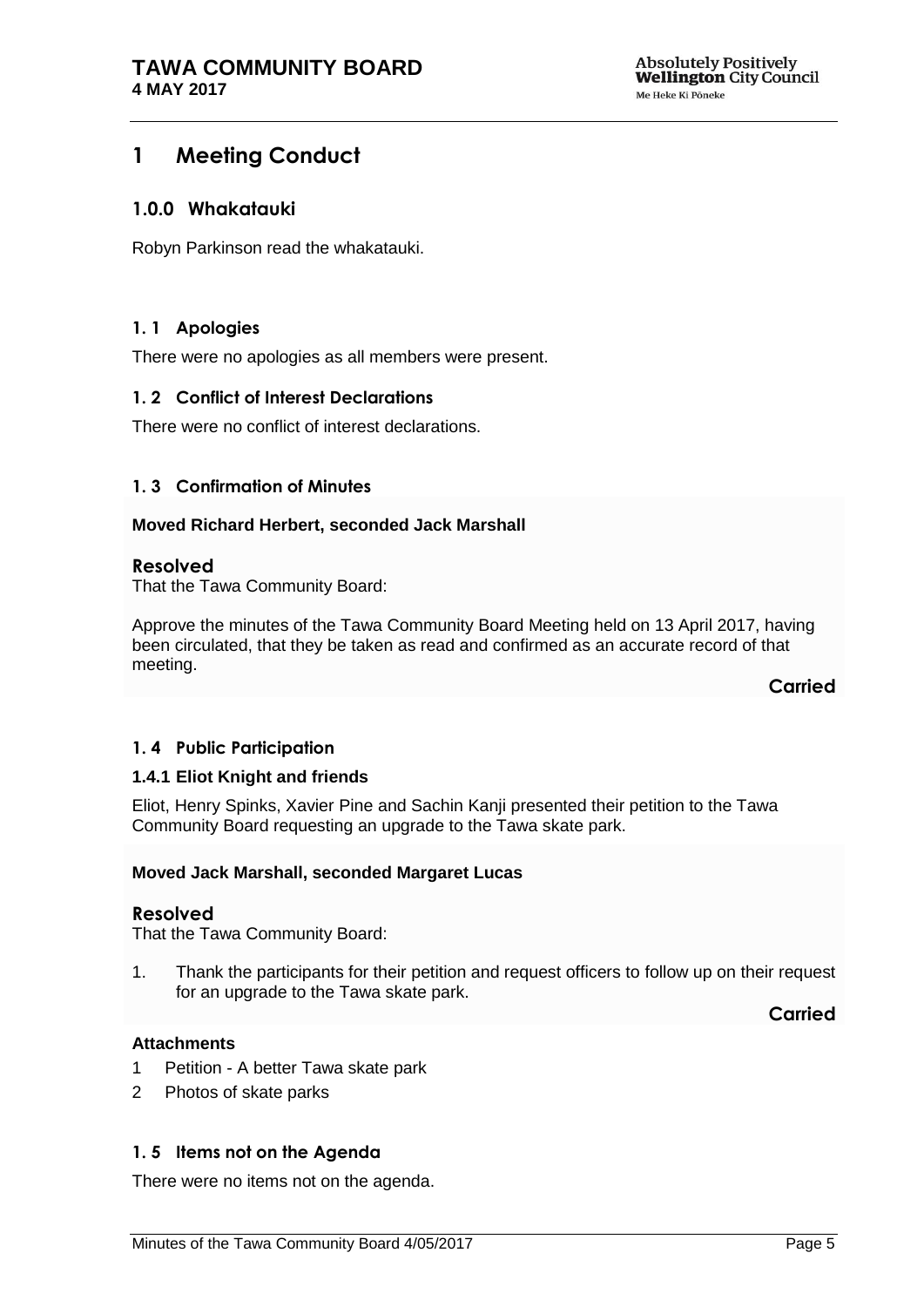# **Change of Agenda Order**

Under Standing Order 3.9.2, and with the leave of the meeting, the Chair changed the agenda order so that reports were dealt with in the following order:

- Report 2.1 Police Update
- Report 3.1– Update from Greater Wellington Regional Council Porirua Stream **Maintenance**
- Report 3.2 Transmission Gully Project Update
- Report 3.3 Railway safety in Tawa
- The normal agenda order resumed at the conclusion of these items.

# <span id="page-5-0"></span>**2 Oral Reports**

## **2.1 Police Update**

Sergeant Jonathan Westrupp provided an update on policing matters in Tawa.

# <span id="page-5-2"></span>**3. Reports**

## <span id="page-5-1"></span>**3.1 Update from Greater Wellington Regional Council - Porirua Stream Maintenance**

Colin Munn, Team Leader Flood Protection, and Sharyn Westlake, Senior Engineer Flood Protection from Greater Wellington Regional Council, presented their update to the Board.

## **Moved Richard Herbert, seconded Graeme Hansen**

## **Resolved**

That the Tawa Community Board:

1. Receive the information.

#### **Attachments**

**Carried**

1 Greater Wellington Regional Council Presentation - Porirua Stream

# <span id="page-5-3"></span>**3.2 Transmission Gully Project Update**

Belinda Mackenzie-Dodds, Manager Stakeholder and Community Relations for the Transmission Gully Project, provided an update to the Board on the project with a focus on the work being done in the Linden and Tawa area.

#### **Moved Richard Herbert, seconded Liz Langham**

# **Resolved**

That the Tawa Community Board: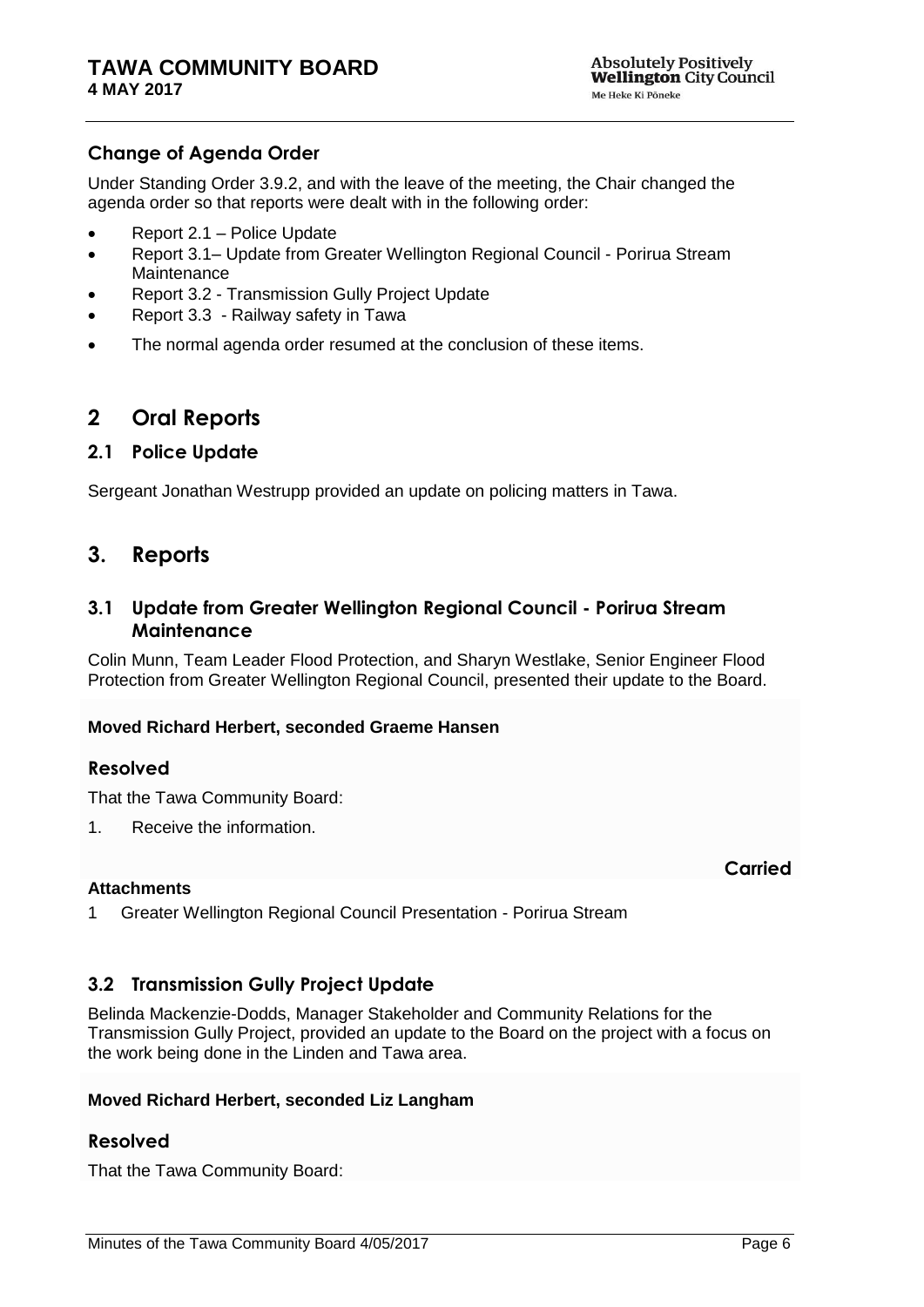1. Receive the information.

## **Attachments**

**Carried**

1 Presentation - Transmission Gully Project Update

## <span id="page-6-0"></span>**3.3 Railway safety in Tawa**

Megan Drayton (Foundation Manager, TrackSAFE NZ), Eddie Cook (KiwiRail) and Dave Allen (Transdev Wellington) update the Board on railway safety issues in the Tawa area.

### **Moved Jill Day, seconded Graeme Hansen**

That the Tawa Community Board:

1. Receive the information.

**Moved Jack Marshall, seconded Margaret Lucas**, the following amendment:

That the Tawa Community Board:

2. As part of rail safety week, partner with TrackSAFE NZ to educate and promote safe behaviour.

**Carried**

**Carried**

## **Resolved**

That the Tawa Community Board:

- 1. Receive the information
- 2. As part of rail safety week, partner with TrackSAFE NZ to educate and promote safe behaviour.

#### **Attachments**

1 TrackSAFE NZ Presentation

# **2.2 Tawa Community Board Discretionary Fund Update**

The financials for April 2017 were not available at the time of the meeting. The Chair reminded the Board members to send through any receipts and invoices. The Board will give consideration as to how to allocate the remaining funds at its June meeting before the end of the financial year.

# **2.3 Members' Reports**

Margaret Lucas attended a meeting to progress the work on Tawa's resilience plan.

Liz Langham met with Northern ward councillors and Council officers to scope a community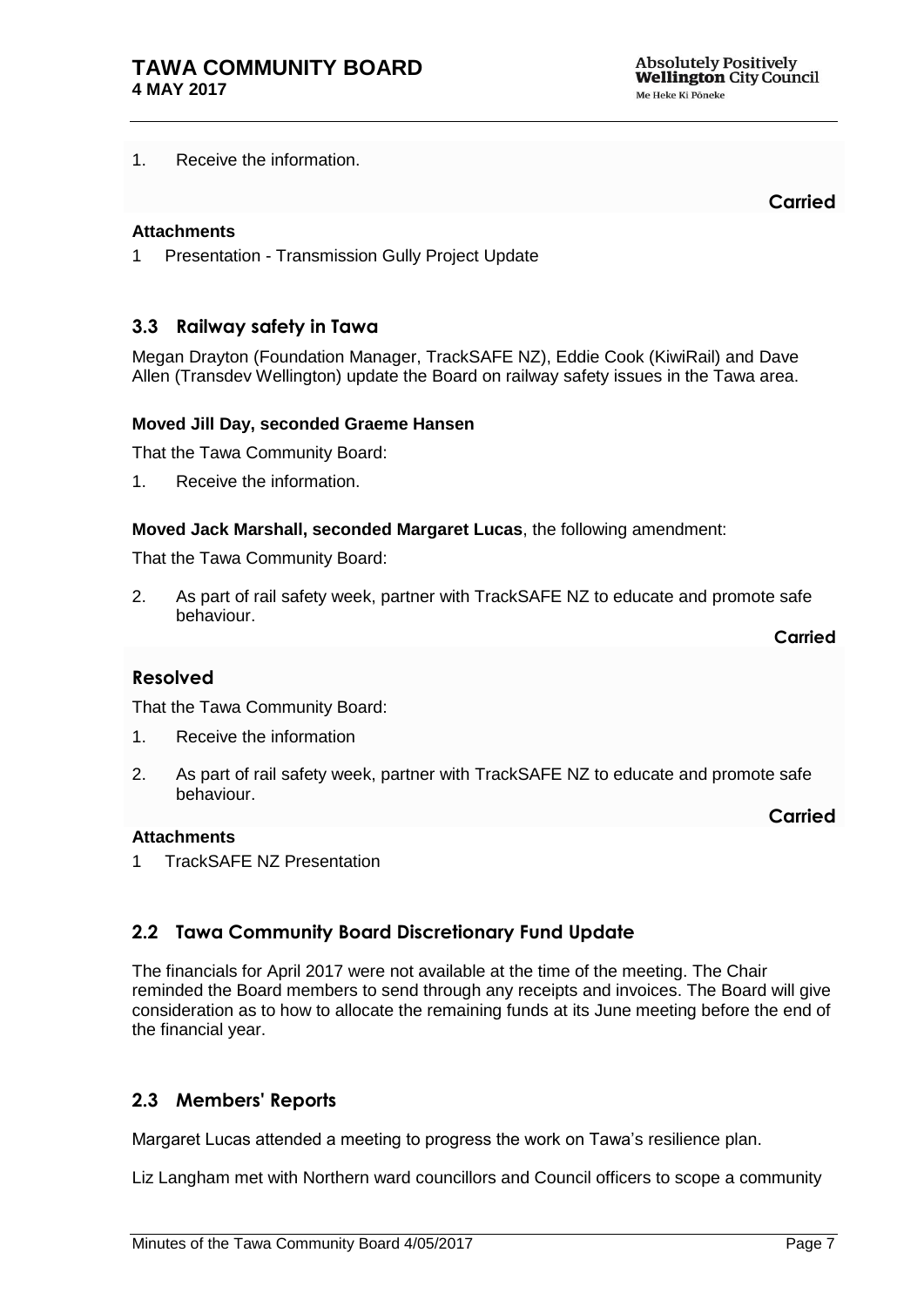led development project in Linden and has dealt with several community queries regarding waste minimisation and flooding issues.

Councillor Jill Day attended several community events including the Tawa Memorial Opening and a Tawa Technology Education Trust meeting. She is also working with Liz Langham, fellow Northern Ward councillors and Council officers to scope a community led development project in Linden. She also attended meetings regarding Council's 2017/18 Annual Plan.

Councillor Malcolm Sparrow attended several community events such as the Tawa Memorial Opening and the ANZAC Day Tawa parade. He is also working with Liz Langham, fellow Northern Ward councillors and Council officers to scope a community led development project in Linden

Robyn Parkinson attended the Tawa Memorial Opening and attended a presentation at Tawa College on suicide prevention, in addition to drafting the Board's submission to the Wellington Region Waste Management and Minimisation Plan.

Graeme Hansen attended the Tawa Memorial Opening event and has been working on roading queries.

Jack Marshall attended the Tawa Memorial Opening event. In addition, as part of the Wellington City Youth Council, he has been involved in planning a series of hui in Wellington during May to promote and encourage young people to engage with local government.

Richard Herbert attended a number of meetings including a Camp Elsdon Board meeting, the Tawa Business Association meeting and the Tawa Technology Education Trust meeting and provided input into the Board's submission on the Wellington Region Waste Management and Minimisation Plan. He also attended the Tawa Memorial Opening event.

# **2.4 Report back on the decisions of the Tawa Community Board Grants Subcommittee**

The Chair of the Tawa Community Board Grants Subcommittee, Margaret Lucas, provided an update to the Board on the decisions of the subcommittee in April 2017. The Board were advised that a recipient of a grant of \$500 declined the grant, leaving a balance of \$500 remaining in the Tawa grants pool for allocation. A report will be presented at the next meeting in June for the Board to decide which project the remaining amount should be allocated to.

# <span id="page-7-0"></span>**3.4 Resource Consent Applications and Approvals for 30 March to 25 April 2017**

## **Moved Richard Herbert, seconded Jack Marshall**

# **Resolved**

That the Tawa Community Board:

1. Receive the information.

**Carried**